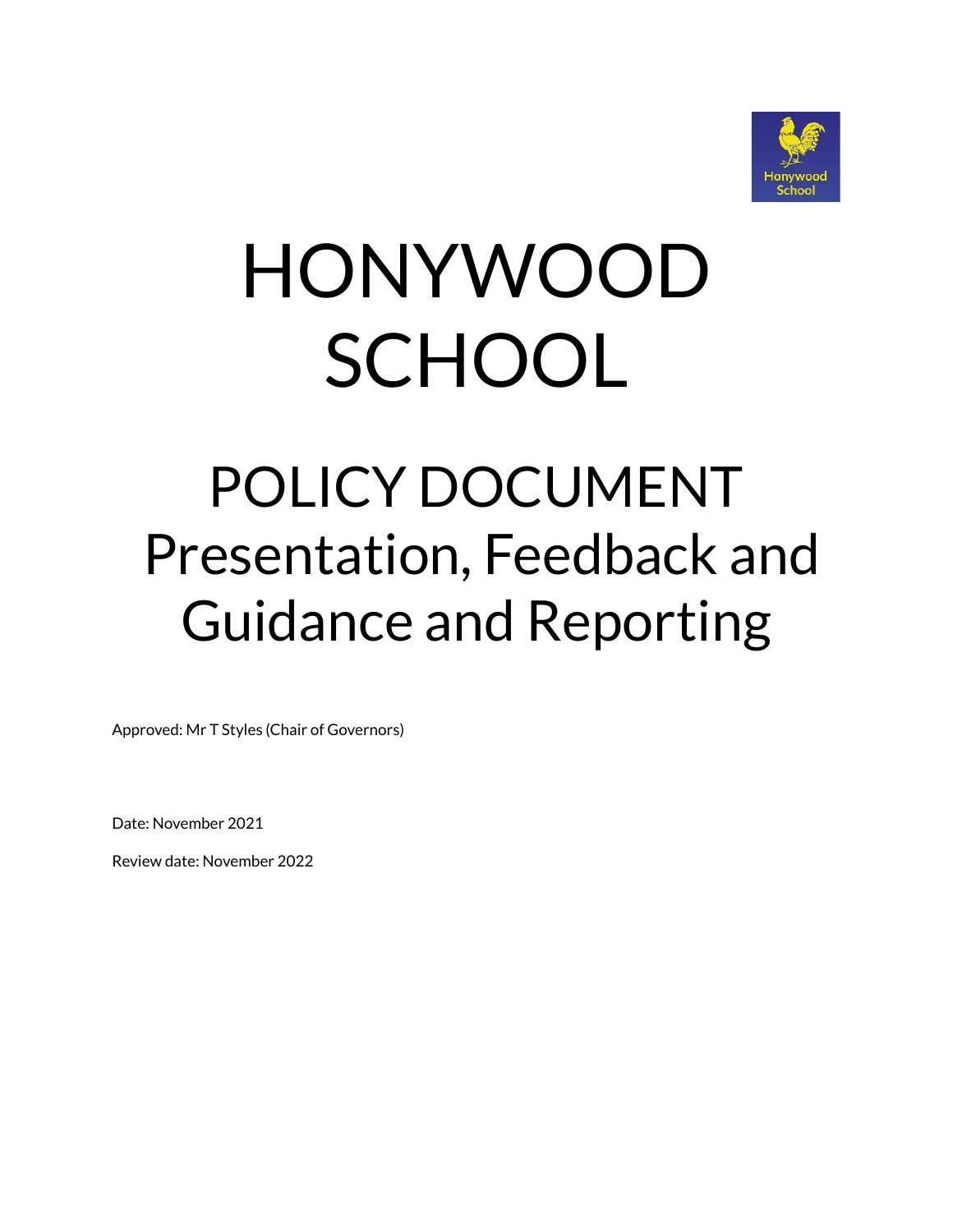# **Contents**

| <b>Section</b> |                              |   |
|----------------|------------------------------|---|
| 1.             | Presentation                 | 2 |
| 2.             | <b>Feedback and Guidance</b> | 2 |
| 3.             | Reporting                    | 4 |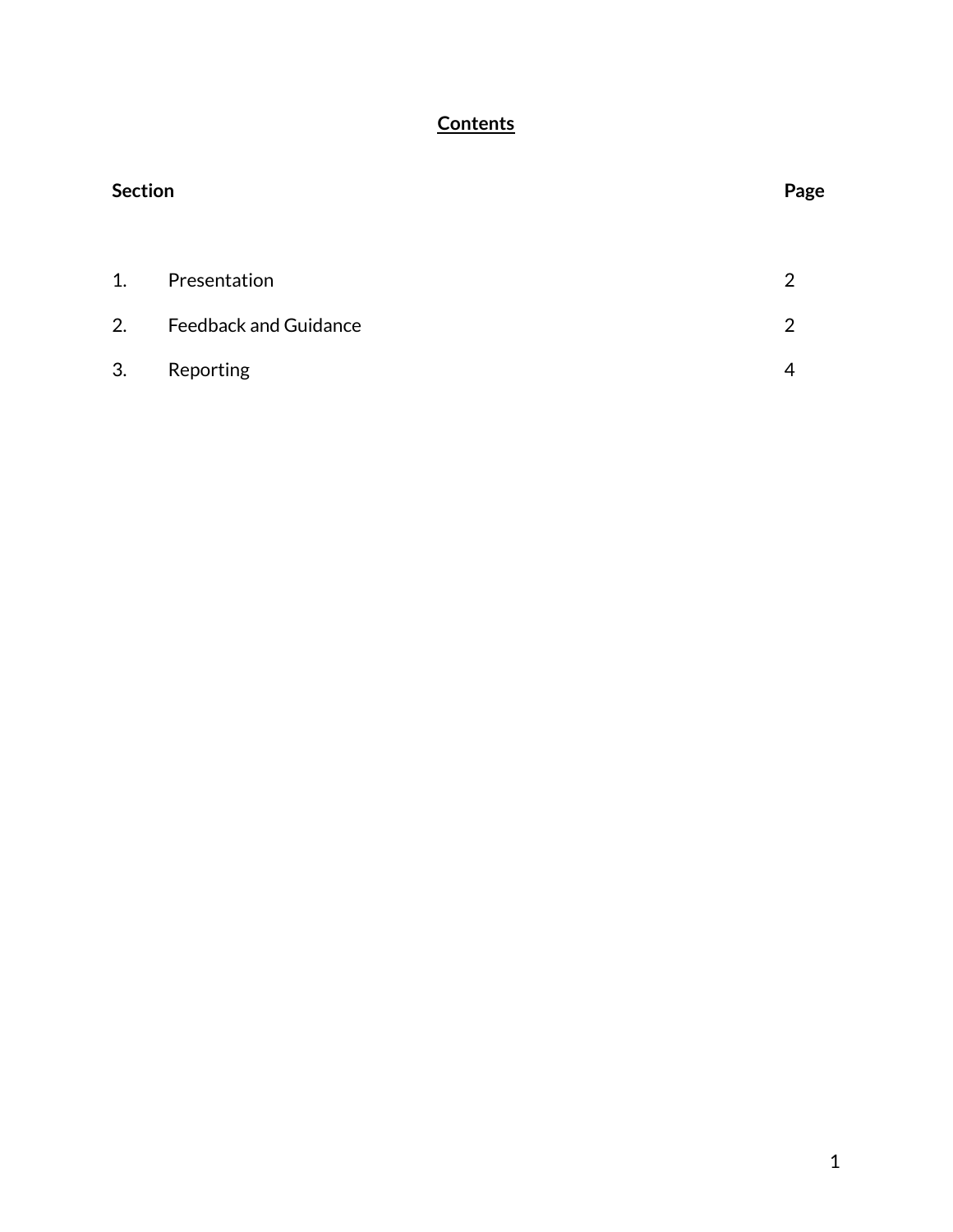# **PRESENTATION POLICY**

Please make a concerted effort to ensure learner work is presented neatly. Please set high standards.

- All work should include dates and the title underlined with a ruler.
- Blue or black ink should be used for written work.
- Pencils should be used for all drawings.
- Corrections and crossings out should be done neatly.
- Doodling and graffiti of any kind should not appear in any books. Please address this and issue detentions for the work to be copied up neatly if this is a persistent problem.
- All work on loose leaf paper should include the learner's name and should be stuck into the learner's book.

# **FEEDBACK AND GUIDANCE POLICY**

# **Aim**

To give learners useful, informative, personalised feedback that has a positive impact on learning and progress, whilst being sustainable for staff.

Written feedback takes a lot of**time** and so it must be worth our efforts and be provided in the most effective ways to maximise learners' learning.

Good quality feedback contributes positively to behaviour management. Evidence strongly suggests that it leads to increased motivation and engagement and is worth the time and effort involved.

#### **Expectations**

**The expectations below are designed to ensure parity between groups, and to help staff manage their workload.**

# **Quantity**

Learners should receive feedback as detailed below. Each half term, every learner will receive feedback on a summative assessment.

Each time feedback is given, this should include: detailed and personalised **WWW 'what went well'** and **EBI 'even better if'**, and the opportunity for learners to respond to this feedback and / or close the gap.

| <b>Half Term</b> | Minimum number of<br>summative<br>assessments for<br>Cohorts 7-10 | Minimum number of<br>summative<br>assessments for<br>Cohort 11 |
|------------------|-------------------------------------------------------------------|----------------------------------------------------------------|
| Autumn 1         |                                                                   | 1 plus mock exams                                              |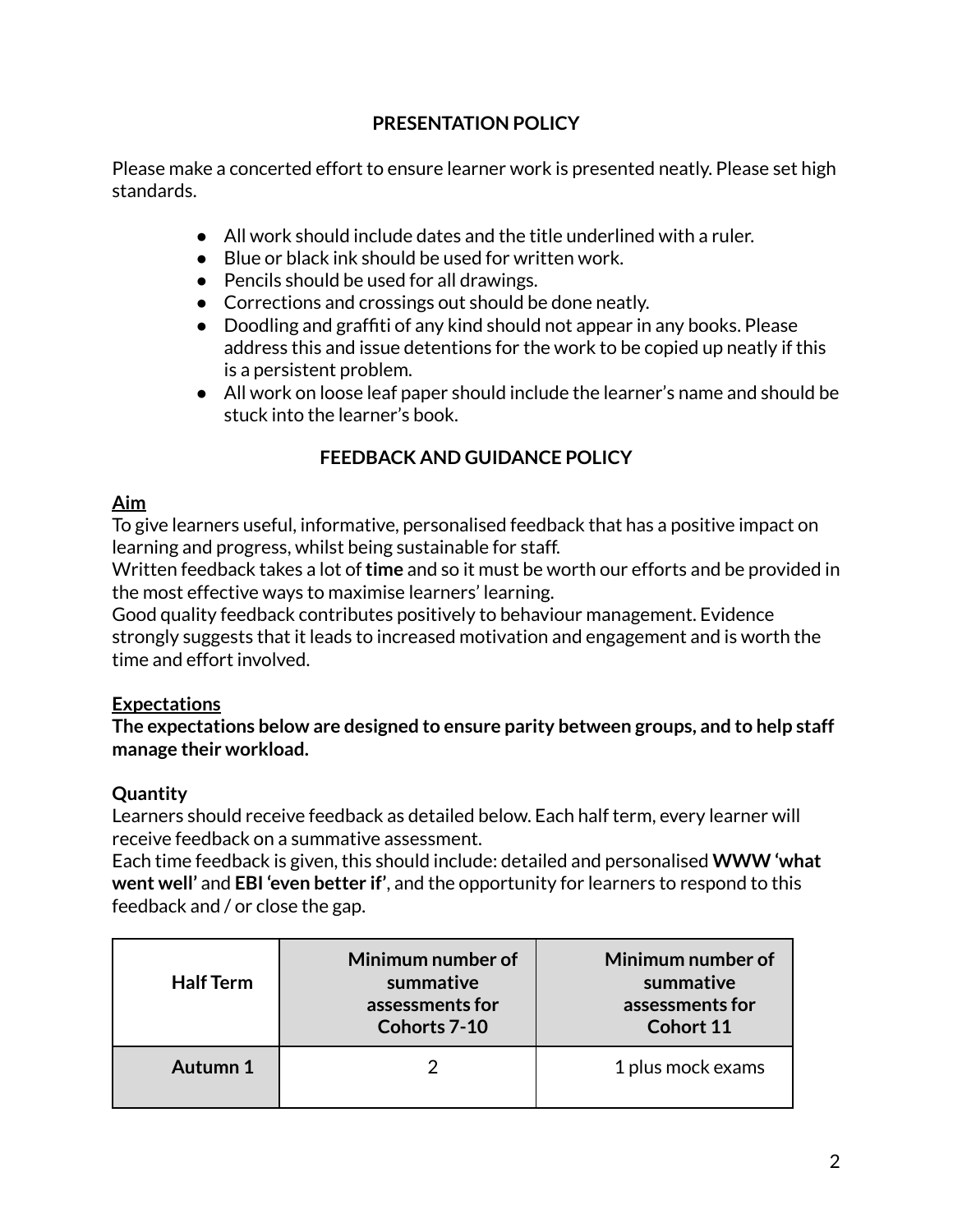| <b>Autumn 2</b> |   | 1 plus mock exams                                                                   |
|-----------------|---|-------------------------------------------------------------------------------------|
| <b>Spring 1</b> | 2 | 2                                                                                   |
| <b>Spring 2</b> | 2 | Marking in preparation<br>for GCSE exams will be<br>at the teacher's<br>discretion. |
| Summer 1        | 2 |                                                                                     |
| Summer 2        |   |                                                                                     |

#### **How to mark**

- Each time the work is marked, learners should receive feedback on **one** key piece of work that has been planned to help learners make progress and meet the learning targets for the study period.
- Please do not mark work, such as class notes, where the marking will not have an impact on progress.
- On these key pieces of work, the marking should consist of **'what went well (WWW)**', and **'even better if (EBI)'** comments.
- Comments should give clear, precise feedback, and targets should be SMART (Specific, Measurable, Achievable, Realistic, Timebound). Comments should be positive, personalised and be as much about what is right as about how to improve.
- Achievement points should also be awarded for impressive attainment and / or effort.
- The work should also be marked for SPAG (Spelling, Punctuation and Grammar). For example; Spellings and / or punctuation errors can be identified and responding to this feedback is imperative.
- Learners should close the gap by acting on the EBI comments set by staff. This may be undertaken in several ways: the most important element of feedback is that we provide specific advice and give learners time to respond. This may be responded to immediately or in a subsequent piece of work.
- The learner's CTG (Closing The Gap) response should be read by the teacher and commented upon. Subject teams may have stickers within departments to support this but more detailed responses would be needed if a learner has not managed to close the gap.
- In summative assessments, it may be more appropriate for the WWW and EBI to be addressed in the following piece of work. Good practice would include learners recording their EBI at the top of their subsequent essay and highlighting where they believe this target has been met.
- Peer and self-assessment should be meaningful, accessible and linked to success criteria. Staff should guide learners on how to peer-assess and self-assess successfully.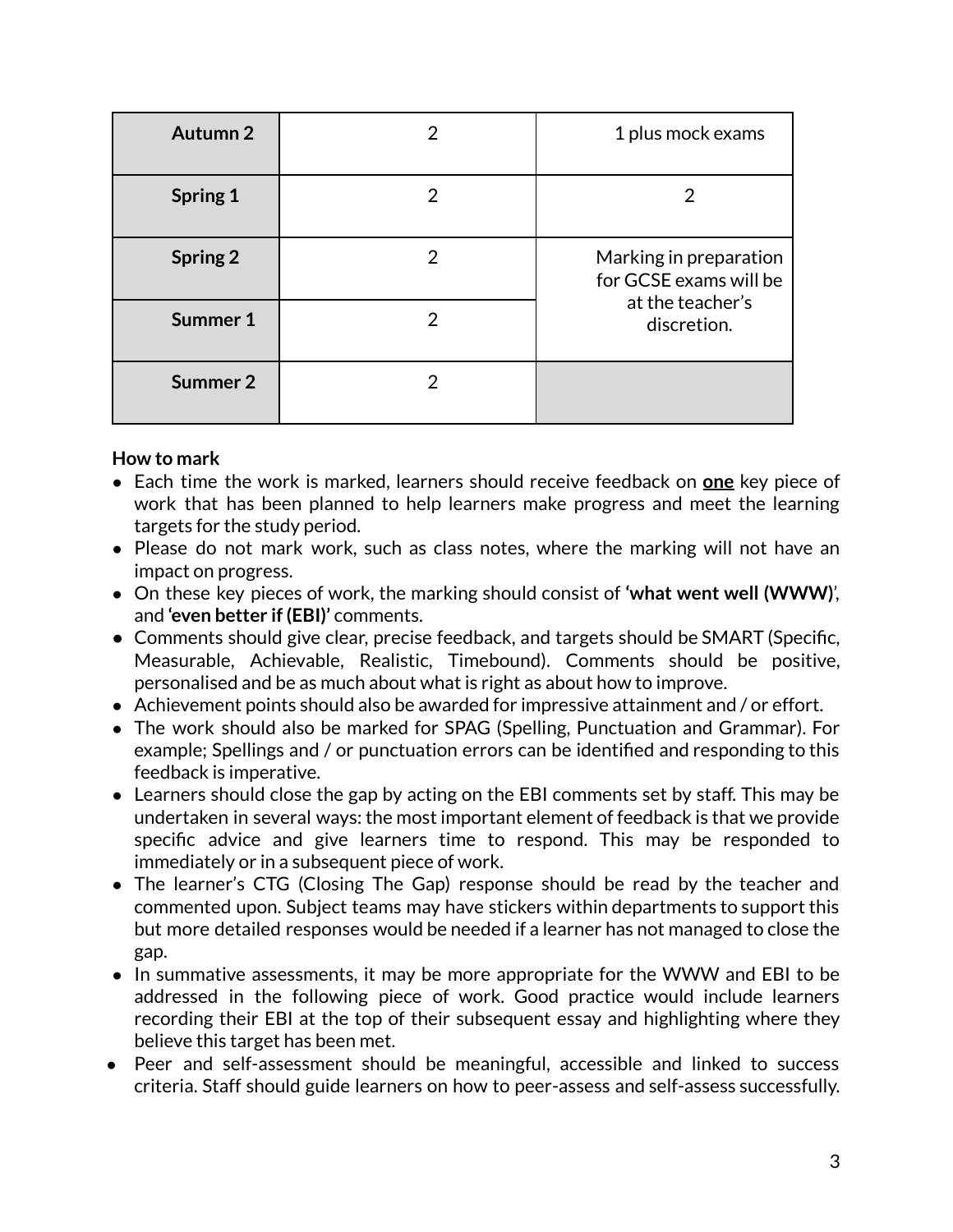This is required at least once per half term. There is no expectation that this should be checked by a teacher.

#### **Please ensure**

- Learners feel work is valued and make sure any IS (independent Study) task you will not be marking is either celebrated or used in the session.
- You keep track of any books which are not handed in for marking, and these absences are addressed.
- That if a learner was absent for the key piece of work you are going to assess, another piece of work is marked so their progress is monitored and they are given opportunities to develop their skills and / or knowledge.

# **The awarding of grades**

- In Cohort 7 and 8, we will not report a 'GCSE grade' to learners on pieces of work. Learners will be able to use the study period templates to review their progress against the learning targets. Subject teams may use assessment sheets and good practice could include learners' met targets being highlighted.
- In Cohorts 9, 10 and 11, we will report grades, using the grading scheme agreed for reporting with 9-1 and fine grades + or - . These will be decided at the beginning of the Cohort and based on summer grade boundaries.

#### **The tracking of assessments**

- Assessments completed by Cohorts 7 and 8 should be kept in exercise books with their subject specific assessment/ tracking sheets.
- At GCSE, assessments should be kept securely by class teachers, and marks recorded on subject tracking sheets. These should be returned to learners before their exams to use in their revision.
- All assessment grades should contribute to 'working at grades' when reporting and progress analysed on 4Matrix the data analysis tool.

# **Ensuring marking is not creating workload issues**

- Ensure learners have proofread work to reduce correction of basic errors (SPAG).
- Prioritise marking the key assessment tasks identified in study period designs.

# **If your marking load is causing you concern, please talk to your Line Manager.**

# **REPORTING POLICY**

The Department for Education requires schools to report on a learner's progress at least once in an academic year before the end of the summer term (where possible). This should include the following information as a minimum:

- General progress
- Brief particulars of achievements, highlighting strengths and developmental needs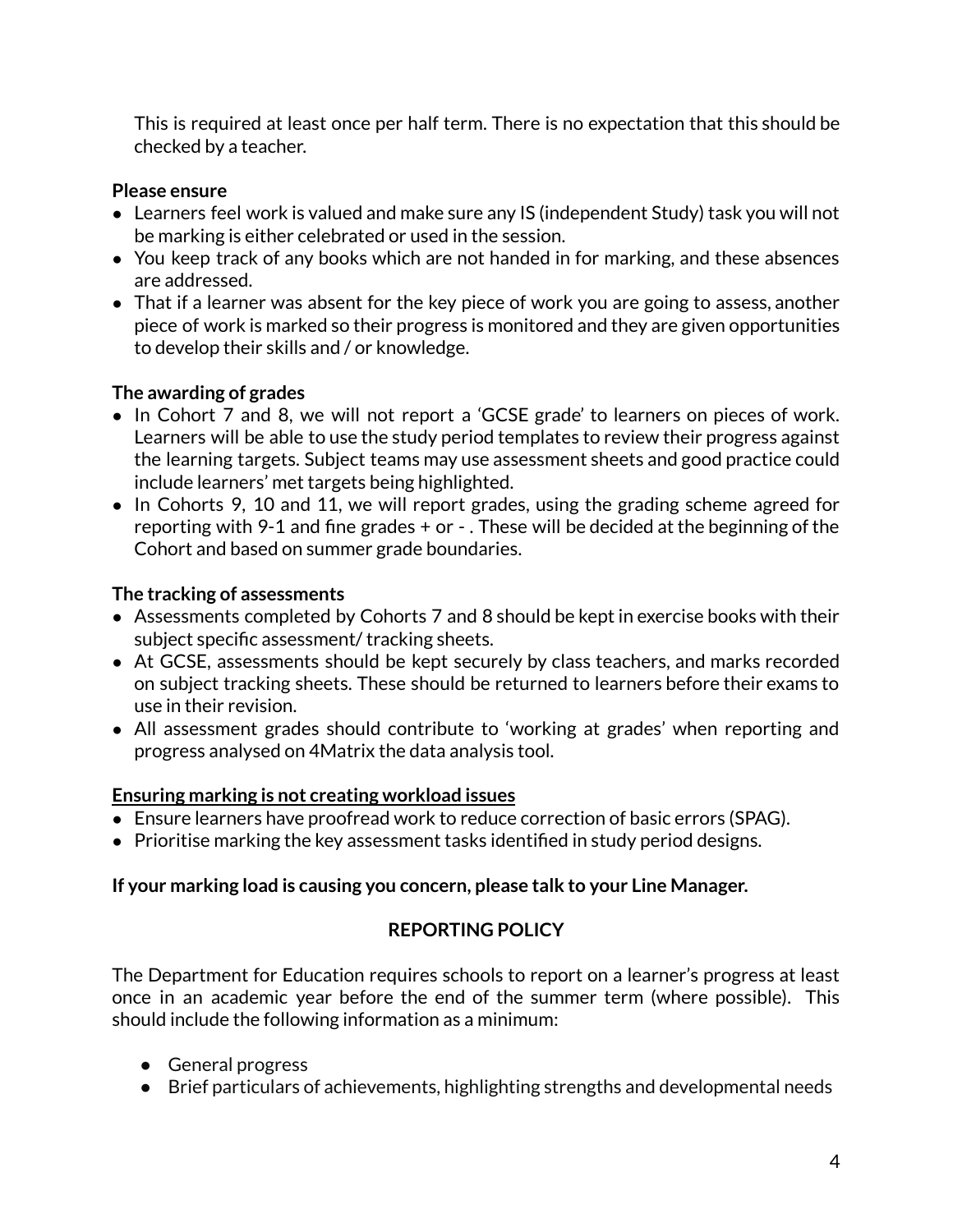- How to arrange a discussion about the report with a teacher at the school
- Attendance record

At Honywood we will report on the progress of learners at least twice in an academic year. This will be achieved through a mid year learning review and an end of year learning summary. The Learning Reviews for Cohort 7 and Cohort 8 will give detailed written teacher comments on a learner's strengths and their areas for development. The learning summary for Cohort 9,10 and 11, will also give detailed written teacher comments on a learner's strengths and their areas for development. In both instances the following will be reported upon:

- Engagement  $(1 4)$
- Equipment  $(1 4)$
- $\bullet$  Independent study  $(1 4)$
- $\bullet$  Punctuality (1 4)
- Learning disposition score (an average of the above four measures)
- Attendance (percentage)

The school has a minimum expectation that learners will achieve a 3 or above in those measures above recorded on a scale of 1 - 4.

The school expects all learners to maintain a minimum of 95% attendance. 95% attendance equates to two full school weeks of missed learning time in a single academic year.

**KS3 (Cohort 7-8)**

In KS3 attainment will be reported against curriculum learning targets within each subject individually. For each subject learners will be given the following grades:

- U Unable to assess
- B Below expected
- E Expected
- A Above expected

Learners will be working towards meeting a secure grade in all aspects of the curriculum. In addition to the above, comments will be included on a learner's strengths and next steps.

**KS4 (Cohort 9-11)**

In KS4 attainment will be reported against GCSE grades or equivalents. For most subjects this will be on a 9-1 grading system. For each subject the following will be reported: